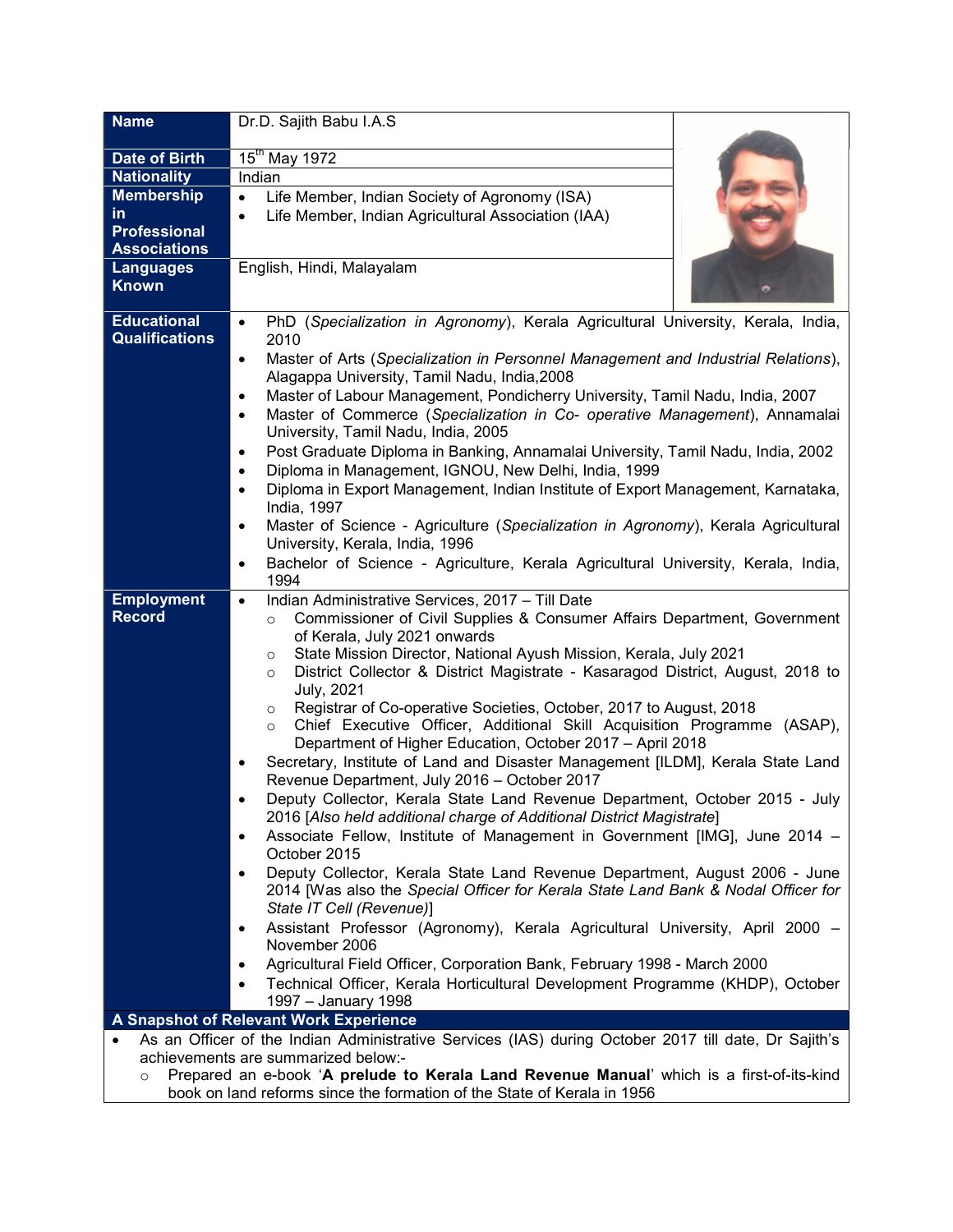- Won the Government of India's National Award [Gold] on E-Governance 2019-20 for his project, 'We Deserve: Right Assistance to the Right Person at the Right Time' which helped differently-abled people obtain a UDID (Unique Disability ID) linked disability card to avail government schemes
- $\circ$  Received the 2<sup>nd</sup> 'National Water Award' in 2021 instituted jointly Jalasakthi Abhiyan-Embassy of Israel in 2021
- $\circ$  Received 'Best e-Governed District Award' as District Collector of Kasaragod in 2018
- o Was shortlisted for the prestigious 'Prime Minister's Award in Public Service Delivery and grievance redressal' in 2020
- $\circ$  Organized a 'Pattaya Mela' in 2020 and more than 2000 landless people were provided titles of land
- $\circ$  Facilitated the land acquisition pertaining to the widening of NH 66, thereby making Kasaragod the first district to complete the processes and having 83.64% of required land in the possession of Government.
- o Was specially recognized and commended for his spearheading of Kasargod's successful management and containment of the COVID19 pandemic when Kasargod was the worst-hit District in terms of positive cases and had shortage of health facilities and health personnel
- o Initiated the Digital Land Settlement Survey at Ballal village in Vellarikund taluk of Kasaragod district in 2019 to facilitate seamless land transactions without any official hurdles.
- o Ensured that Kasaragod was declared the first district in the country to achieve 100% insurance to all the farmers in the district
- $\circ$  Conducted more than 100 sand raids and facilitated disposal of 263 cases and collection of an amount of Rs. 27,90,000 as fines.
- o Conceptualized and implemented the 'Bamboo Capital of Kerala' project which integrated MGNREGS with various other development schemes of other Departments like Agriculture, Forestry, and Local Self Government to plant bamboo seedlings to rejuvenate the dead laterite tracts through biological conservation of soil and water.
- $\circ$  Evicted illegal occupants on 37 acres of land in Kasargod and development of those areas for tourism
- $\circ$  Conceptualized and implemented the Unnathi project for skill building and training of localites in Kasargod for qualifying for government jobs
- o Conceptualized and implemented the Thadayana [Check Dam] festival to construct 6000 small check dams such that small water streams could be rejuvenated and water supply could be ensured even in peak summer season. For the first time in the history of Kasargod District, government-aided water supply was not required due to self-sufficiency brought about by the project
- $\circ$  Implementation of a 1000-Day Programme of the Government, with the inauguration of 72 projects on a single day of the programme. No other districts could claim such a credit.
- During his tenure as Secretary of the Institute of Land and Disaster Management [ILDM] under the Kerala State Land Revenue Department during 2016 - 17, Dr Sajith handled the administration of the ILDM, and also delivered classes on good governance, land governance and government service delivery.
- During his tenure as Deputy Collector of the Kerala State Land Revenue Department, October during 2015 – 16, he ensured successful conduct of elections, revenue recovery and disaster management initiatives. He also held an additional charge of Additional District Magistrate for a period of 3 months.
- As Associate Fellow of the Institute of Management in Government [IMG], he delivered classes and sessions on good governance, land governance and government service delivery
- As Deputy Collector of the Kerala State Land Revenue Department during 2006-14, during which he also held an additional responsibility as the Special Officer for Kerala State Land Bank & Nodal Officer for State IT Cell (Revenue)], his major achievements were as follows:-
	- $\circ$  Won the Certificate Of Merit from the Chief Minister of Kerala in 2013 for his exemplary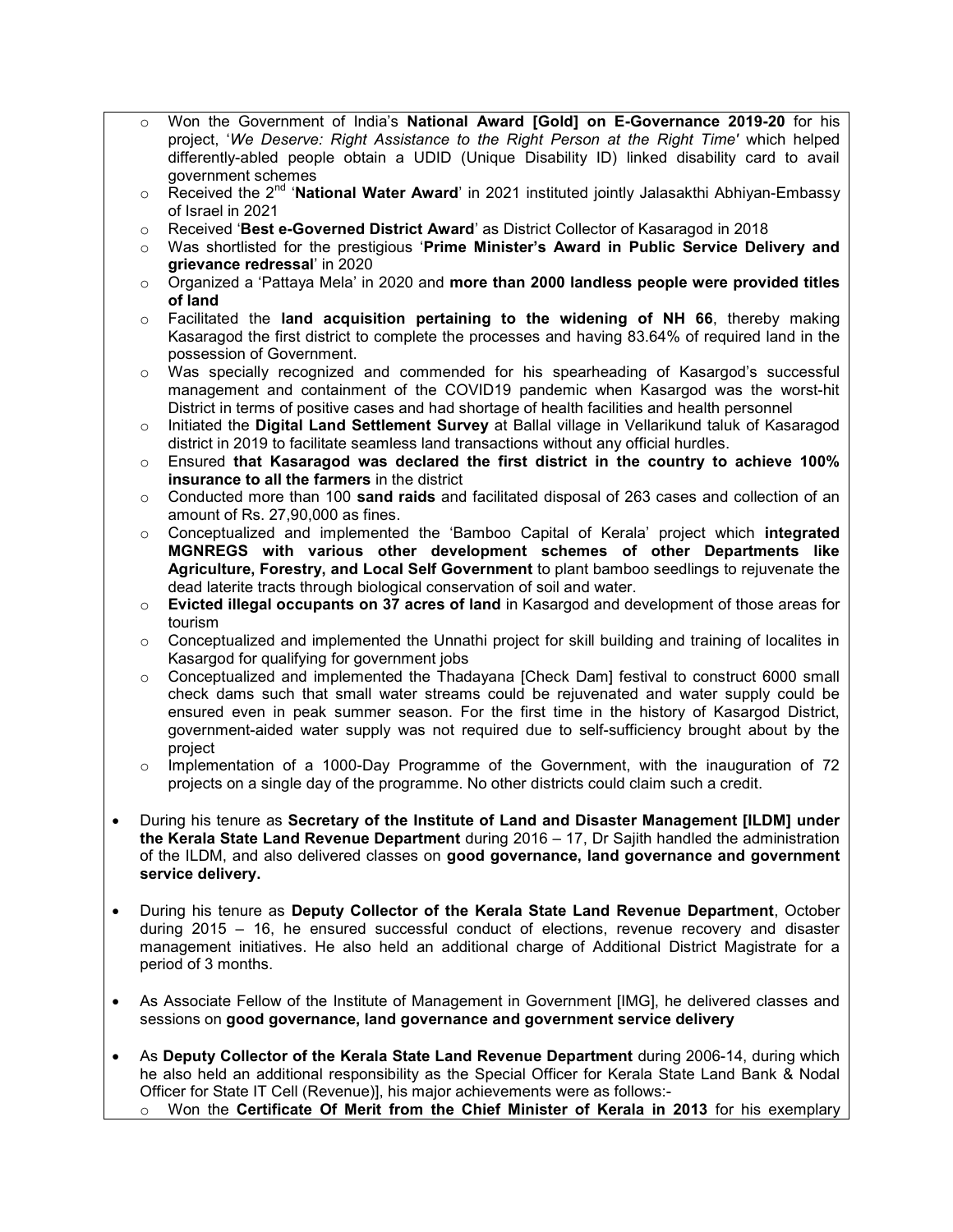contributions towards implementing the e-District project in Kerala

- o Won the 1<sup>st</sup> Chief Minister's Innovation Award in 2011 for the project Kerala State Land Bank.
- $\circ$  Successfully evicted encroachments in Government land and resumed lands to the tune of 900 acres [ which includes 708 acres in Ponmudi which is a hill station with significant land encroachments] in 2008
- $\circ$  Was posted as the first Special Officer for the innovative Kerala State Land Bank Programme in 2008
- o Was posted as first Nodal officer of the State IT Cell (Revenue) in 2008 to co-ordinate all the computerization programmes of Department of Revenue
- $\circ$  Developed content and design of the websites of Kerala State Land Bank (www.kslb.gov.in), Commissionerate of Land Revenue (www.clrkerala.gov.in) www.zerolandless.kerala.gov.in and www.ildm.kerala.gov.in during 2008-2012
- o Visited countries like U.K., Australia, Srilanka, Maldives, South Korea and Nepal as part of training and exposure visits.
- As Assistant Professor (Agronomy) in the Kerala Agricultural University during 2000 06, he was involved in teaching, research and extension activities. He was extensively involved in assisting local bodies in developmentalactivities. His major achievements are:
	- o Was awarded Student fellowship from Karnataka State Council for Science and Technology (KSCST) for Ph.D. research
	- o Was the Principal Investigator for "JanakeeyaSusthiraNelkrishiVikasanaPaddhathi" a comprehensive rice improvement model programme formulated for the Trivandrum District Panchayath worth Rs.6.15 lakhs implemented successfully at Kollayil grama panchayath.
	- $\circ$  Was the honorary HRD Co-ordinator of Indian Agricultural Association (IAA)which is a national-level professional body of agricultural graduates
	- $\circ$  Was a member of the Academic Committee of the GrameenaPadanaKendram attached to the Nirmal Award winning Karakulam grama panchayath
	- $\circ$  Was UN Consultant for Maldives and Lakshadweep on raised bed cultivation in a UNIDO project during 2006
- As Agricultural Field Officer of Corporation Bank during 1998 2000, he was involved in the assessment of feasibility of loan proposals and recovery of overdue loans. He assessed the technical and economic feasibility of more than 200 loan proposals to the tune of over INR 3 crores at Kushalnagar branch in Karnataka and won Asset Club Membership award for the excellence in recovery of written-off loans in the year 2000.
- As Technical Officer of the Kerala Horticultural Development Programme (KHDP) during 1997 98, he conducted and coordinated several training and capacity building programmes for Master Trainers and farmers.

| <b>Publications</b> | <b>Research Papers</b>                                                                                  |
|---------------------|---------------------------------------------------------------------------------------------------------|
|                     | 1. T. Pradeepkumar, D. Sajith Babu and K.C. Aipe. 2000. Influence of weather on the                     |
|                     | yield of robusta coffee (Coffea canephoraL.) in the highranges of Kerala. Proc. Of                      |
|                     | International Scientific symposium on coffee. Bangalore, 2000.Central Coffee                            |
|                     | Research Institute, p.36                                                                                |
|                     | 2. Sajith Babu.D.2001. Influence of organic manure, chemical fertilizers and spacing                    |
|                     | of crop on the nutrient dynamics in the wetland rice system. Proc. Of 13 $^{\prime\prime\prime}$ Kerala |
|                     | Science Congress, Thrissur. Kerala State Council for Science, Technology and                            |
|                     | Environment. pp.66-67                                                                                   |
|                     | 3. Sajith Babu.D., T. Pradeepkumar and Aipe.K.C.2001. Influence of temperature                          |
|                     | and rainfall on the yield of coffee and black pepper in the high ranges of Kerala.                      |
|                     | Proc. Of 13 <sup>th</sup> Kerala Science Congress. Thrissur Kerala State Council for Science,           |
|                     | Technology and Environment.pp.38-40                                                                     |
|                     | 4. Sajith Babu.D., and John.P.S.2002. Growth attributes of rice as influenced by                        |
|                     | organic and inorganic fertilizers at varying plant densities. Proc. Of 14 <sup>th</sup> Kerala          |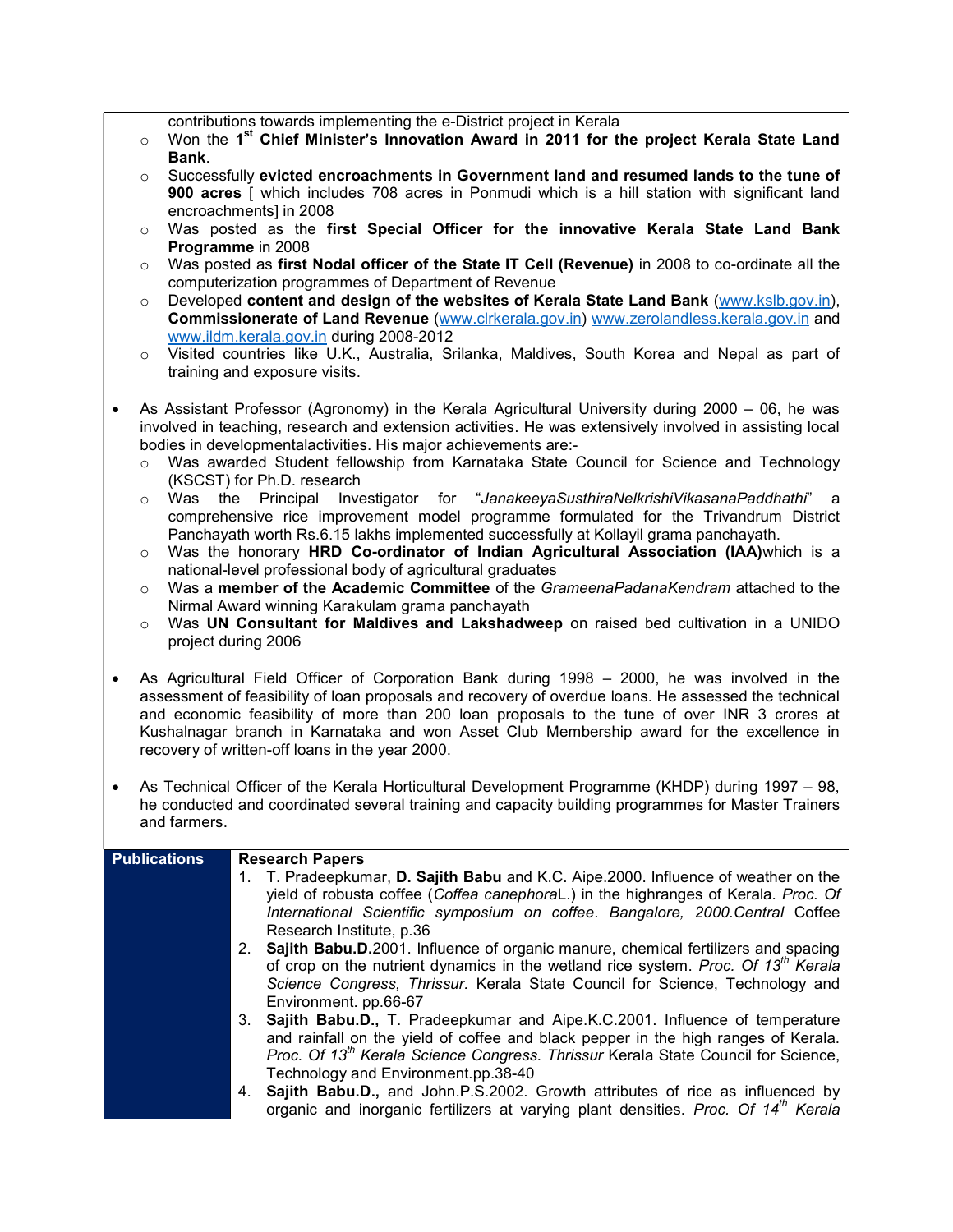Science Congress, Kochi. Kerala State Council for Science, Technology and Environment.pp.687-688

- 5. Sajith Babu.D., and John.P.S.2002. Yield maximization of direct sown rice under puddled condition. Proc. Of 14<sup>th</sup> Kerala Science Congress, Kochi. Kerala State Council for Science, Technology and Environment.pp.330-333
- 6. T. Pradeepkumar, D. Sajith Babu and K.C. Aipe.2002.Evaluation of tomato genotypes under poly house and open conditions in high ranges of Kerala. Proc. Of 14<sup>th</sup> Kerala Science Congress, Kochi. Kerala State Council for Science, Technology and Environment .pp.360-363
- 7. Sajith Babu.D., T. Pradeepkumar, T.P. Manomohan Das and Aipe.KC.2002. High yielding ginger genotypes for the changing hill horticultural production systems. Proc. Of National seminar on changing scenario in the production system of hill horticultural crops. Horticultural Research Station, TNAU, Udhagamandalam.p.28
- 8. T. Pradeepkumar, D. Sajith Babu and K.C. Aipe.2002. Evaluation of carrot cultivars for the high ranges of Kerala. Proc. Of National seminar on changing scenario in the production system of hill horticultural crops. Horticultural Research Station, TNAU, Udhagamandalam p.33
- 9. Sajith Babu.D., T. Pradeepkumar, Aipe.KC. and NV. Radhakrishnan.2002. Studies on the softwood grafting of camphor (Cinnamomum camphoraF.) on to cinnamom (Cinnamomum verum Presl.) root stock. Proc. Of symposium on Perspectives in Medicinal and aromatic plants research and development.CCS Haryana Agricultural University, Hisar. p.96
- 10. T. Pradeepkumar, D. Sajith Babu and K.C. Aipe.2002. Adaptability of cauliflower genotypes in the high ranges of Kerala. J. Trop. Agri.40;45-47
- 11. T. Pradeepkumar, D. Sajith Babu and K.C. Aipe.2002. Performance of strawberry varieties in Wayanad district of Kerala. J. Trop. Agri.40;51-52.
- 12. Sajith Babu.D., T. Pradeepkumar and Aipe.KC.2003. Influence of temperature on the yield of ginger in high ranges of Kerala. Agronomy Digest.3:71-72
- 13. T. Pradeepkumar, D. Sajith Babu, K.C. Aipe and Mathew, S.2003. Clonal variability in black pepper hybrid Panniyur-1. J. Spices and Aromatic crops.12(2):154-157
- 14. Ravi.S. and D. Sajith Babu.2004. A village level farmer friendly method for timely transfer of technology. Proc. Of National seminar on alternative extension approaches in technology transfer. Mitraniketan Krishi Vigyan Kendra, Thiruvananthapuram. p.91
- 15. T. Pradeepkumar, K.V. Peter and D. Sajith Babu.2005.Giant granadilla A crop for the future. Indian Horticulture. ISSN:0019-4875:35-36
- 16. Sajith Babu, D., Sansamma George and Nishan, M.A.2012. Floristic Diversity in Wetland Rice Ecosystem of Thiruvananthapuram District. Proc. National Conference on Conservation and Management of Wetland Ecosystems. LAKE-2012. p.21
- 17. Sajith Babu, D., Sansamma George and Nishan, M.A.2012. Relative dominance of weed flora in wetland rice ecosystem of Thiruvananthapuram district. Proc. National Biodiversity Conference. pp.10
- 18. Sajith Babu, D., Sansamma George and Nishan, M.A.2013. Autecology of blood grass [Isachnemiliaceae Roth. Ex. Roem Et Schult.] in wetland rice ecosystem. Proc. International Conference on Ecosystem Conservation, climate change and sustainable development . p.321-322
- 19. Sajith Babu,D., 2013. Better governance of land through e Governance tools. Proc. Workshop on Managing soils for food security and climate change adaptation. 2013:53-59
- 20. Sajith Babu, D., Sansamma George and Nishan, M.A.2014. Autecology of blood grass in wetland rice ecosystem. Indian J. of Weed Science. 46(3):298-299
- 21. Sajith Babu, D., Sansamma George and Nishan, M.A.2014. Relative dominance of weed flora in Thiruvananthapuram district. J. of Plant Development Sciences. 6[2]: 197-203.